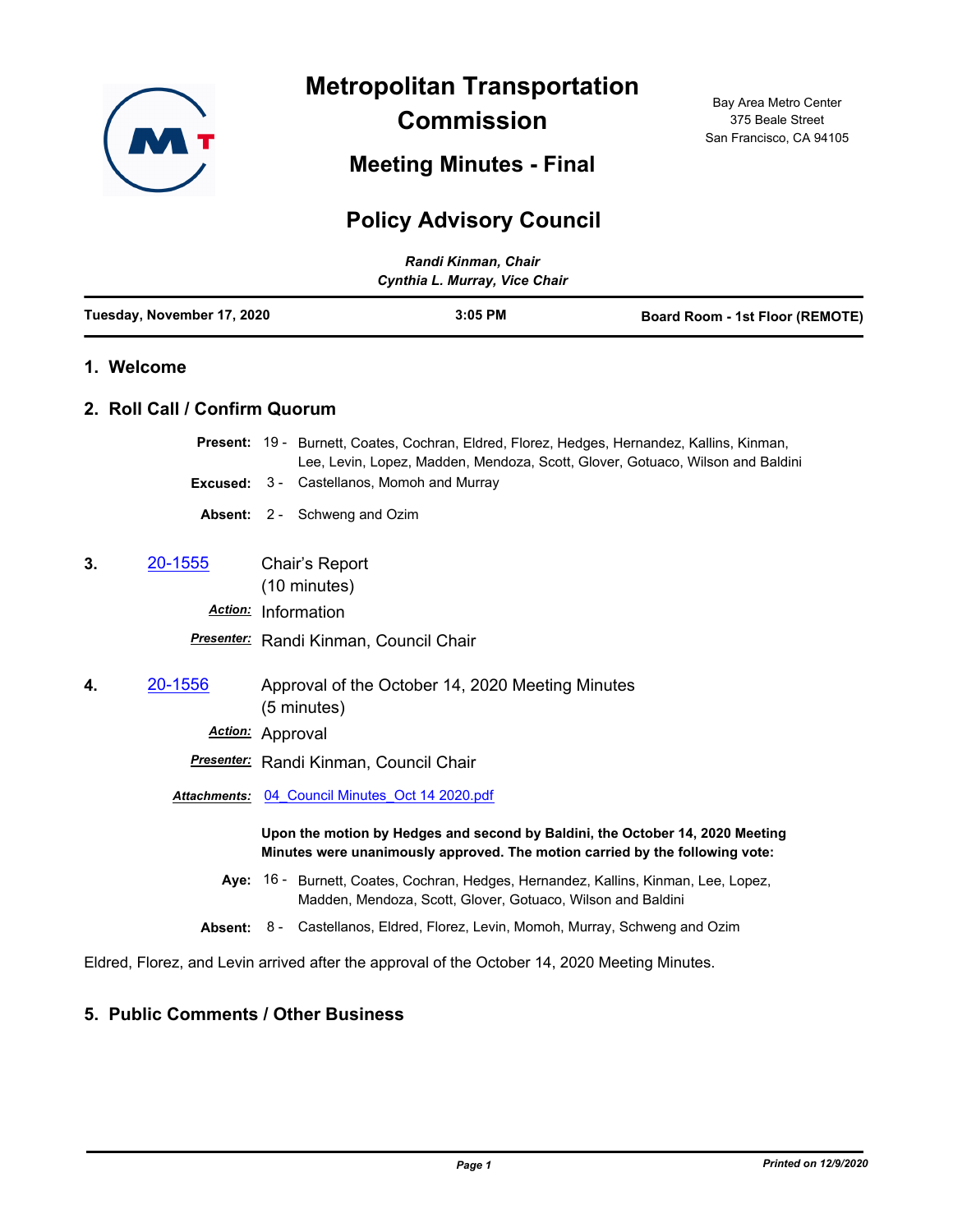## **6.** [20-1557](http://mtc.legistar.com/gateway.aspx?m=l&id=/matter.aspx?key=21422) Subcommittee Reports (5 minutes)

Equity & Access Subcommittee Members: Richard Burnett, Rick Coates, Anne Olivia Eldred, Veda Florez, Christina Gotuaco, Richard Hedges, Michelle Hernandez, Michael Lopez, Rahmon Momoh, and Daisy Ozim

Fare Coordination and Integration Subcommittee Members: Bob Allen, Urban Habitat; Cat Carter, SF Transit Riders; Abigail Cochran, Policy Advisory Council - Disabled; Anne Olivia Eldred, Policy Advisory Council - Environment; Ian Griffiths, Seamless Bay Area; Tisha Dee Hartman, West Valley College; Richard Hedges, Policy Advisory Council - Senior; Wendi Kallins, Policy Advisory Council - Environment; Jonathon Kass, SPUR; Randi Kinman, Policy Advisory Council - Low Income; Adina Levin, Policy Advisory Council - Environment; Gwen Litvak, Bay Area Council; Monica Mallon, Silicon Valley Transit Users/SJSU; Adrian Mendoza, Policy Advisory Council - Minority; and Brian Stanke, City of San Jose DOT

*Action:* Information

*Presenter:* Veda Florez, Policy Advisory Council Equity & Access Subcommittee Chair and Adina Levin, Policy Advisory Council Fare Coordination and Integration

Subcommittee Chair

**7.** [20-1558](http://mtc.legistar.com/gateway.aspx?m=l&id=/matter.aspx?key=21423) Blue Ribbon Transit Recovery Task Force Update (30 minutes)

Update on the Blue Ribbon Transit Recovery Task Force.

*Action:* Information

*Presenter:* Theresa Romell and Melanie Choy

*Attachments:* [07\\_Blue Ribbon.pdf](http://mtc.legistar.com/gateway.aspx?M=F&ID=b44690b2-ac53-43ea-95fb-4aebc5678f1d.pdf)

**8.** [20-1562](http://mtc.legistar.com/gateway.aspx?m=l&id=/matter.aspx?key=21427) Plan Bay Area 2050: Implementation Plan Development (20 minutes)

> Overview of the Plan Bay Area 2050 Implementation Plan phase, including key goals and timeline.

*Action:* Information

*Presenter:* Chirag Rabari

*Attachments:* [08\\_PBA2050-Implementation.pdf](http://mtc.legistar.com/gateway.aspx?M=F&ID=27e49ba1-36c7-4376-8ecb-9cc022cc204e.pdf)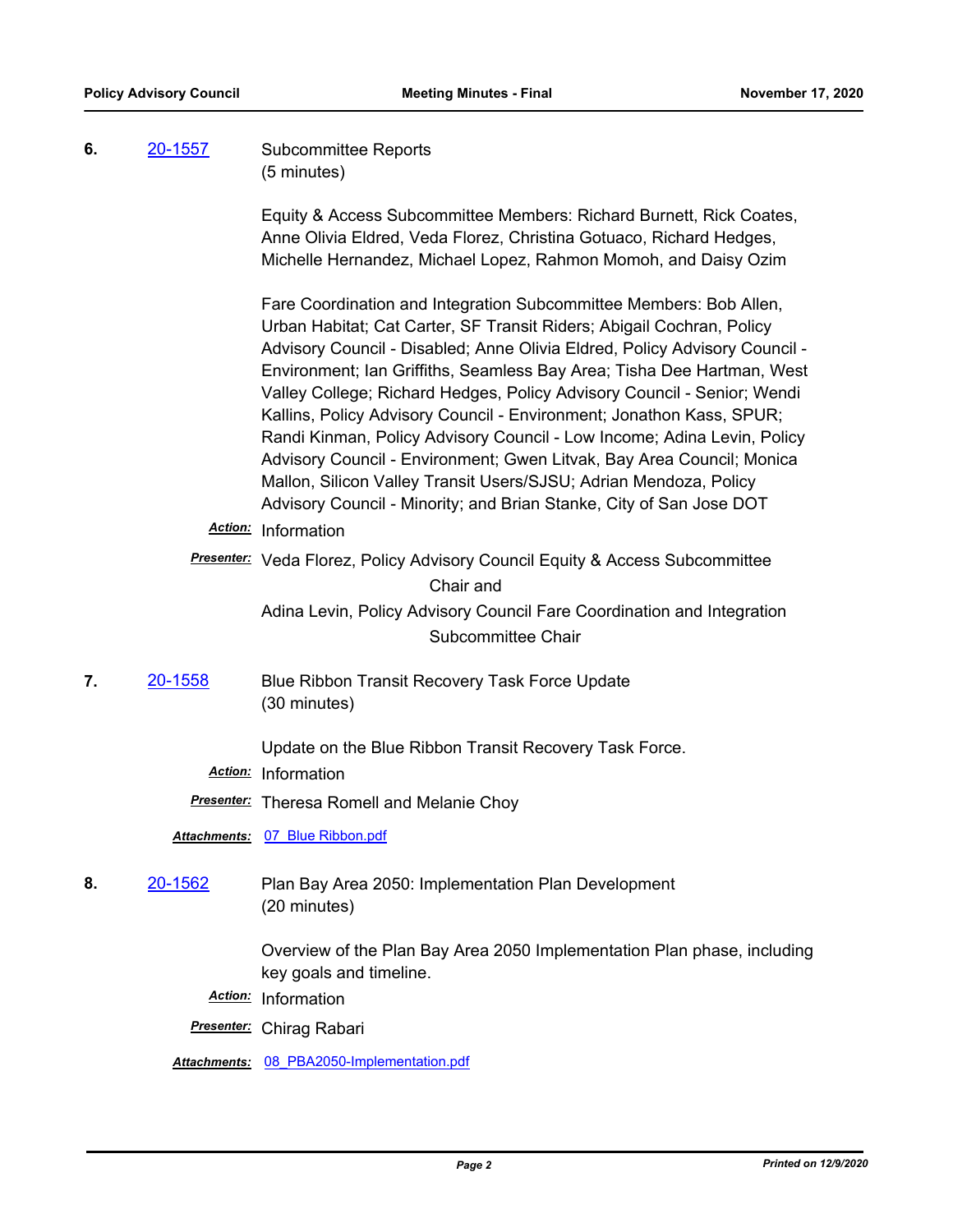**9.** [20-1563](http://mtc.legistar.com/gateway.aspx?m=l&id=/matter.aspx?key=21428) 2020 Legislative Outcomes (20 minutes)

> Overview of legislative outcomes in Sacramento and Washington, D.C. relative to our adopted 2020 Joint Advocacy Program.

*Action:* Information

*Presenter:* Rebecca Long

*Attachments:* [09\\_2020 Legislative Outcomes.pdf](http://mtc.legistar.com/gateway.aspx?M=F&ID=fd72cb97-9803-412c-bbe2-5615ac9face6.pdf)

**10.** [20-1584](http://mtc.legistar.com/gateway.aspx?m=l&id=/matter.aspx?key=21449) Draft 2021 Joint Advocacy Program (20 minutes)

Draft of the 2021 Joint MTC ABAG Advocacy Program.

- *Action:* Information
- *Presenter:* Rebecca Long

*Attachments:* [10\\_2021 Draft Joint Advocacy Program.pdf](http://mtc.legistar.com/gateway.aspx?M=F&ID=0ced7344-17e0-4699-83ca-54dfd9375baf.pdf)

**11.** [20-1559](http://mtc.legistar.com/gateway.aspx?m=l&id=/matter.aspx?key=21424) Staff Liaison Report (5 minutes)

Relevant MTC policy decisions and other activities.

*Action:* Information

*Presenter:* Marti Paschal, Staff Liaison

*Attachments:* [11\\_Staff\\_Liaison\\_Report November 2020.pdf](http://mtc.legistar.com/gateway.aspx?M=F&ID=d182a71c-563d-446e-a287-fd03dd10f969.pdf)